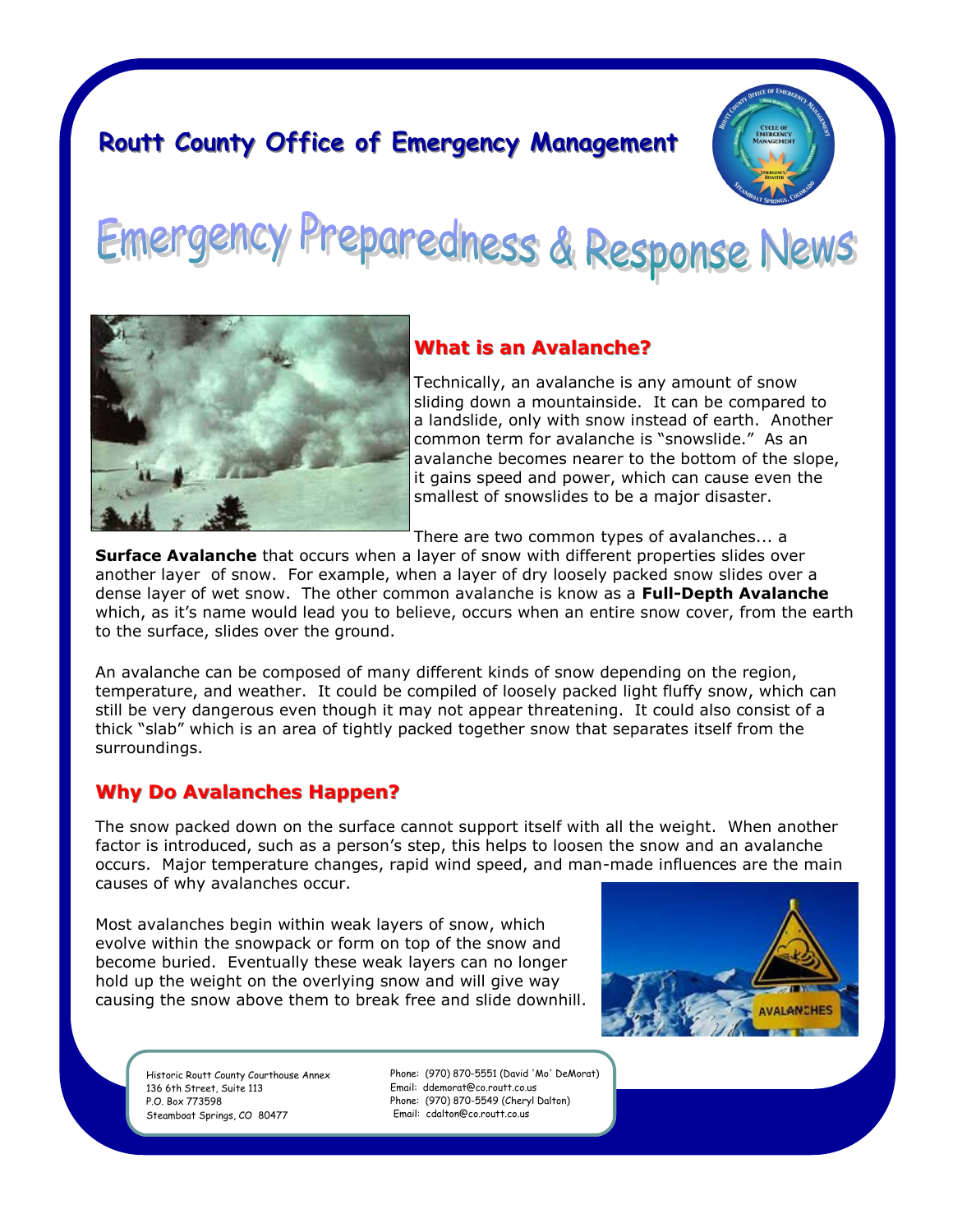# reparedness & Response News



## **10 Facts About Avalanches...**

1. Loose snow avalanches account for only a small percentage of deaths and property damage. "Slab" avalanches (the most lethal) are cohesive plates of snow sliding as a unit.

2. Each year avalanches kill more than 150 people worldwide.

3. In 90 percent of avalanche accidents, the victim or someone in the victim's party causes the snowslide.

- 4. The human body is 3x denser than avalanche debris and will sink quickly. When the slide slows, clear air space to breathe, then punch your hand skyward. Once the avalanche stops, it settles like concrete.
- 5. Unlike its portrayal in movies, noise does not trigger avalanches. Avalanches are caused by four factors: a steep slope, snow cover, a weak layer in the snow cover and a trigger.
- 6. An avalanche is often triggered when a person's body weight provides just enough extra stress to collapse the weaker layer below.
- 7. Avalanche risk is at its greatest 24 hours following a snowfall of 12 inches or more.
- 8. These moving masses can reach speeds of 80 miles per hour within about 5 seconds.
- 9. Any slope capable of producing an avalanche eventually will. Cracks and whooping sounds are good warnings of a pending avalanche.



10. The primary cause of death among all people completely buried by an avalanche is asphyxiation (aka severe lack of oxygen to the body).

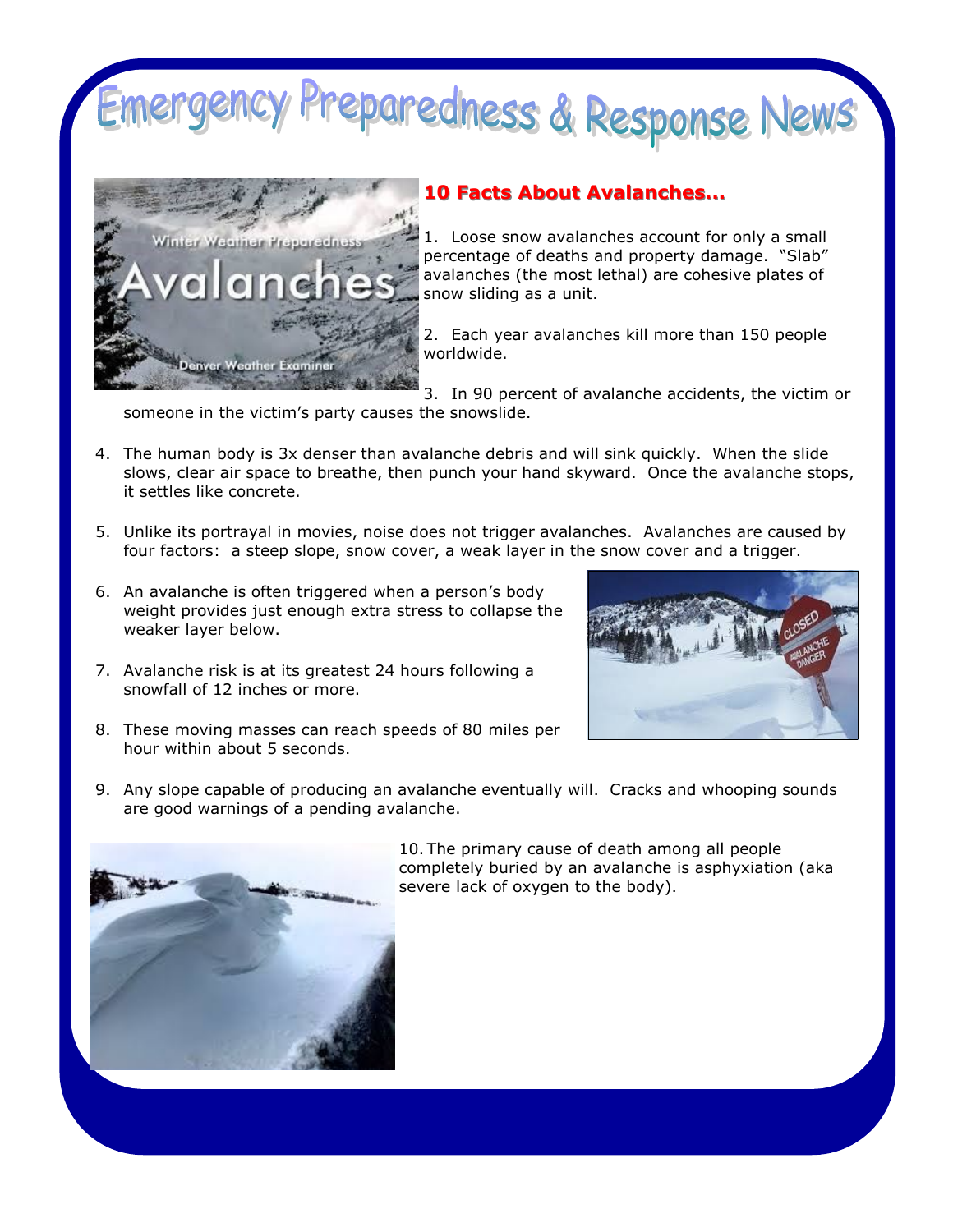# Emergency Preparedness & Response News

#### **The Facts and Figures of Avalanche Fatalities...**

Overall, 94 percent of fatal avalanches are triggered by the victim or someone in their party. Avalanches rarely kill uninvolved bystanders.

In the United States, 284 people died in avalanches over the last 10 winters, and an average of 179 people per year were caught in them. The records paint a picture of the typical avalanche victim: ninety percent are men, with most of them aged 25-29 years old. Women account for ten percent of the fatalities.



Most strikingly, the majority of avalanche victims are competent and experienced winter travelers. Three-fourths of them have some type of formal avalanche education. We know that education saves lives, yet it also has a nasty edge by falsely boosting self-confidence. It takes a humble, self-reflective person to keep his or her hubris in check. Accident investigations reveal that peoples' training lag behind their activity skill levels. In other words, their hunger for steep lines and deep powder exceeded their knowledge of avalanches.

# **The Specifics...**



Avalanche accidents happen mostly in the backcountry. In the U.S. there's a growing trend to access the backcountry through developed ski resorts. An astonishing 52 percent of skiing and snowboarding accidents happen within two miles of these developed areas, although it's unclear how many were using lifts at the resort. Regardless, side-country terrain has concentrated tracks from heavy use. Ease of access and limited gear (no skins or touring bindings) seduces folks lacking the necessary backcountry travel skills into serious avalanche terrain.

Ninety-five percent of fatal avalanches are slab avalanches, which have a tendency to fracture once a person is well onto the slope. Slabs break like a pane of glass, all at once, offering limited or no chance of escape. Most fatal slides are small to medium size, with 53 percent of the fatalities from slides less than 20 feet wide and 1,000 feet vertical.

The survival of someone completely buried in an avalanche is far from guaranteed, even with a beacon. Time is the enemy. Within 15 minutes, a victim who is uninjured has a 90 percent chance of surviving, but the chances plummet fast. By 30 minutes the victim's probability of living are 50 percent — no better odds than a coin toss, and at 45 minutes they drop to 25 percent.